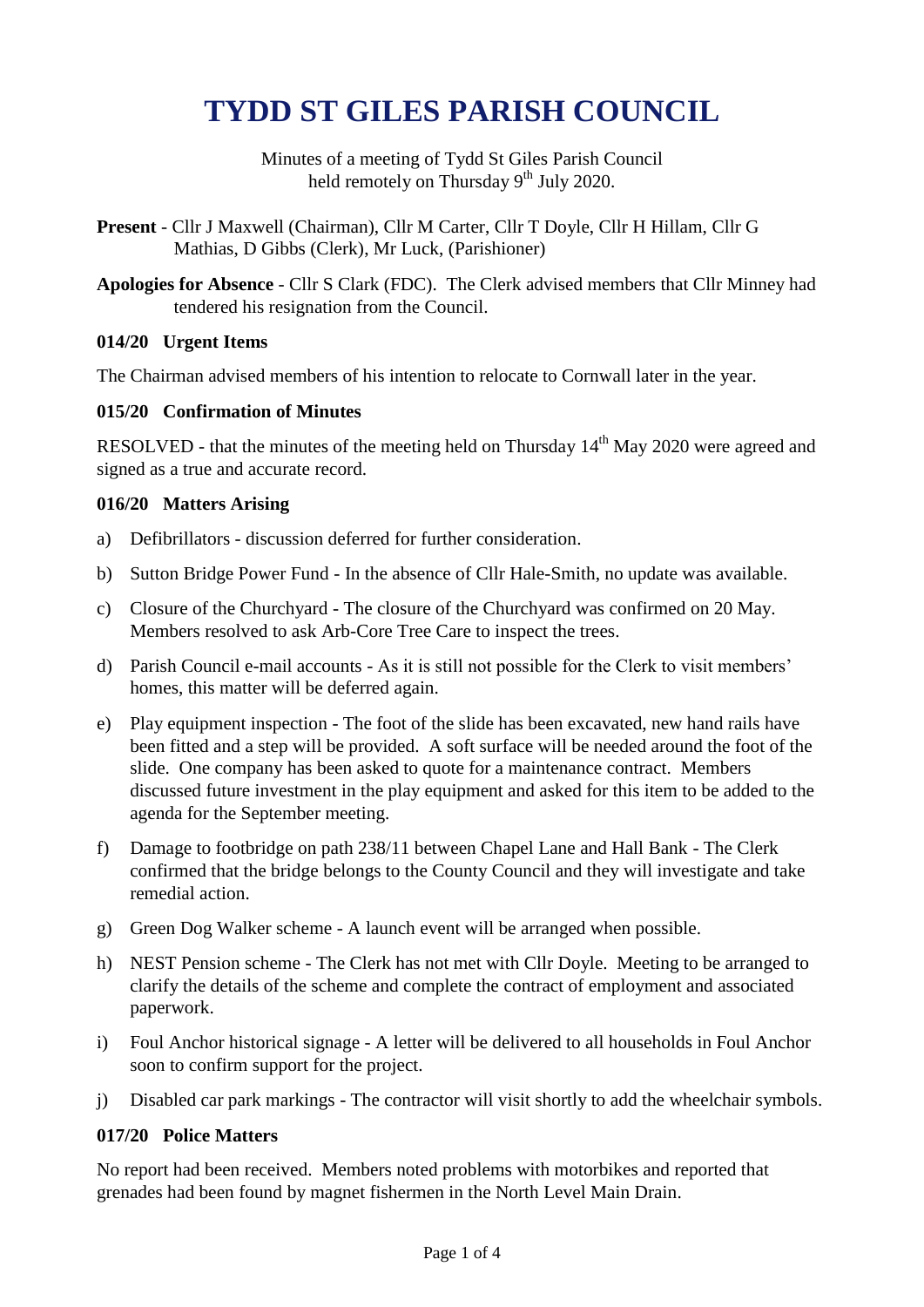# **018/20 Cambridgeshire County Councillor Report**

In the absence of Cllr King, no reported was available.

#### **019/20 Fenland District Councillor Reports**

In the absence of Cllrs Clark and Seaton no report was available.

#### **020/20 Parishioner Issues**

No issues had been raised.

### **021/20 Local Highway Improvements (LHI)**

Members considered options for a potential bid for LHI funding in the 2021/22 financial year. As no suitable project was identified, members resolved not to submit a bid in this round.

#### **022/20 Land Tenancies**

- a) Members approved the draft tenancy agreement provided by Maxey Grounds & Co
- b) The Clerk was asked to issue the completed tenancy agreements to the continuing tenants.
- c) Members considered two quotes for drainage work at Quaney and Rylands fields and resolved to appoint Lincolnshire Drainage Company to undertake the work.
- d) The quote from the North Level District IDB for the culvert at Fen Lane will be considered in due course.

#### **023/20 Street Lighting**

Members reviewed the street light condition survey data and resolved to replace two concrete columns, nine bracket lights and five columns that each have an estimated lifespan of under 10 years. The Clerk will obtain a quote from the contractor for approval at the next meeting. The Clerk reported that the light in Chapel Lane was no longer working. This light does not appear on the Council's schedule, but in order to arrange a repair, it was necessary for the Council to adopt it. As this is the only light in Chapel Lane, members agreed to proceed with this.

## **024/20 Brigstock & Wrens Charity**

Following the resignation of Mrs Mollie Rollins, the Council was asked to nominate a new Trustee for the charity. Janet Findlay was suggested. Members were unclear about the nomination process and asked the Clerk to obtain a copy of the charity's governing document for consideration at the next meeting.

#### **025/20 Correspondence**

The Clerk outlined the correspondence received since the last meeting, including the following:-

- Request from local farmer for vacant agricultural land
- Fenland District Council re waste transfer licence
- British Horse Society re historical rights of way research volunteers
- Cambridge & Ely Extinction Rebellion re 3000 oak saplings for public places

#### **026/20 Planning**

Members considered the following application and resolved to offer no objection:

F/YR20/0535/F - Erect a part 2-storey/single storey side extension and detached timber car port to existing dwelling - Hawthorne Barn, Sandy Lane, Tydd St Giles.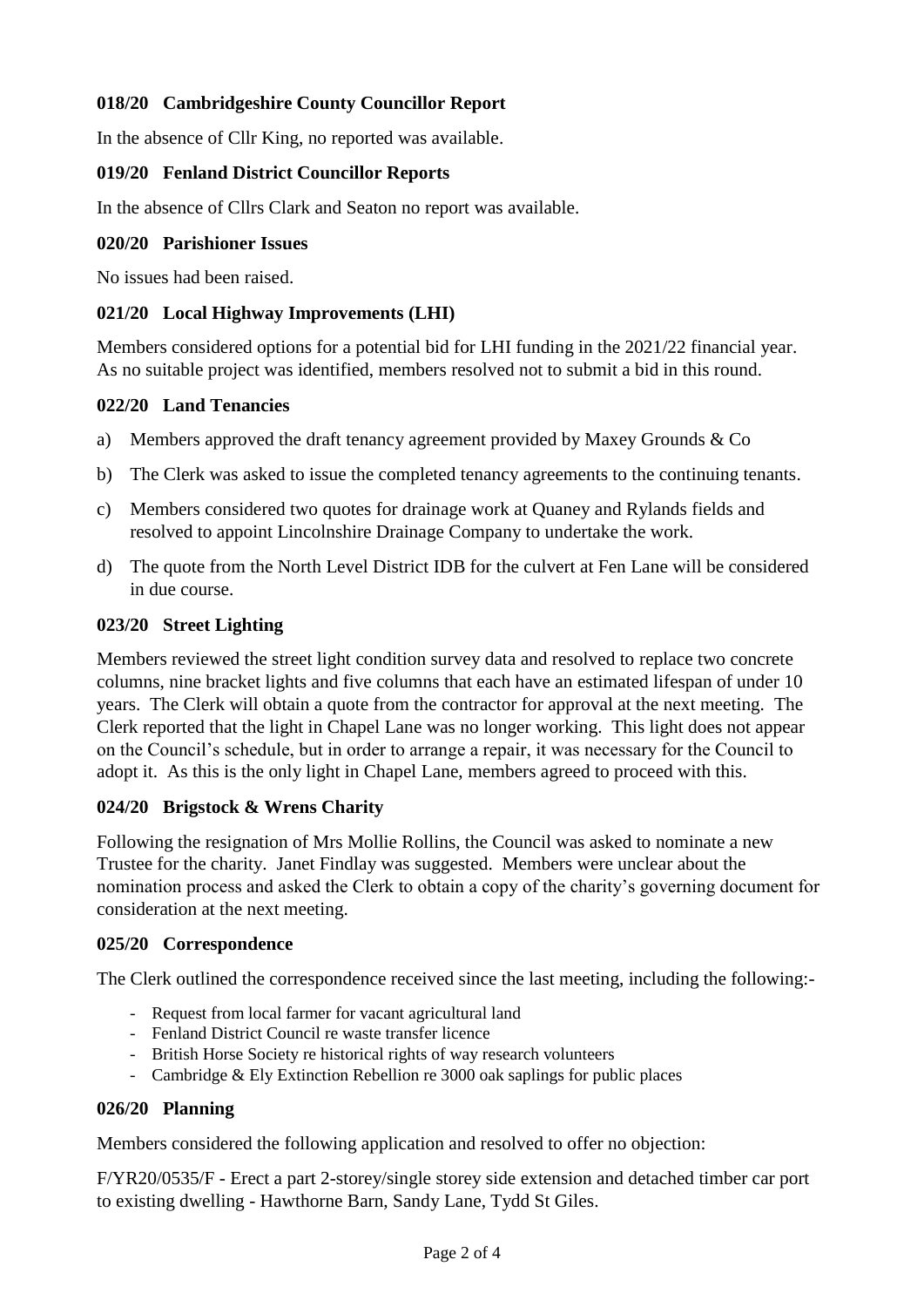#### **027/20 Finance**

- a) The financial statement was not available. The Clerk reported that the Concurrent Functions grant of £1,993 and a VAT refund of £2,728.05 had been received. The Annual Return had been submitted to the external auditor and the period for the public rights to inspect the accounts will end on 24 July.
- b) The following payments were approved:-

| £ 6,295.31 |
|------------|

RESOLVED - that the above payments totalling £6,295.31 be approved for payment.

#### **028/20 Reports from Members**

- a) Highways The Clerk has reported subsidence in Middle Broad Drove and potholes and general surface deterioration in Hockland Road. Both of these issues have been addressed.
- b) Street Lighting Following the resignation of Cllr Minney, it was agreed to allocate this portfolio once a replacement councillor has been appointed.
- c) Churchyard Cllr Doyle reported that Paul Gabb, a local resident, had offered to volunteer his time to clean the war memorial and surrounding area. Cllr Doyle will meet with him to discuss.
- d) Trees Cllr Mathias will arrange for the trees in the churchyard to be inspected. The Clerk will send details of the Tree Preservation Orders to Cllr Mathias.
- e) Land tenancies The outgoing tenant on the Quaney field has planted another crop of maize which should be harvested in time for the plot to be vacated.
- f) Foul Anchor The location for the new litter bin needs further investigation, as the vegetation around the proposed site is not being managed. The resident who cleans the war memorial has reported some damage to the lead lettering. The Clerk will photograph the damage and discuss with a stonemason. The Clerk will arrange for defibrillator signs to be displayed.
- g) Community Centre The Centre remains closed for the foreseeable future. The Management Committee is considering the steps required to facilitate a safe opening. The Centre faces a financial challenge, due to the low level of bookings and will be re-assessing the hire charges and the additional cost of bio-security measures. The Chairman reassured Cllr Carter that the Parish Council is keen to support the Community Centre.
- h) Waterway Walk No further meetings have taken place.
- i) Communications Cllr Maxwell reported that the plans for the next newsletter are still under consideration.